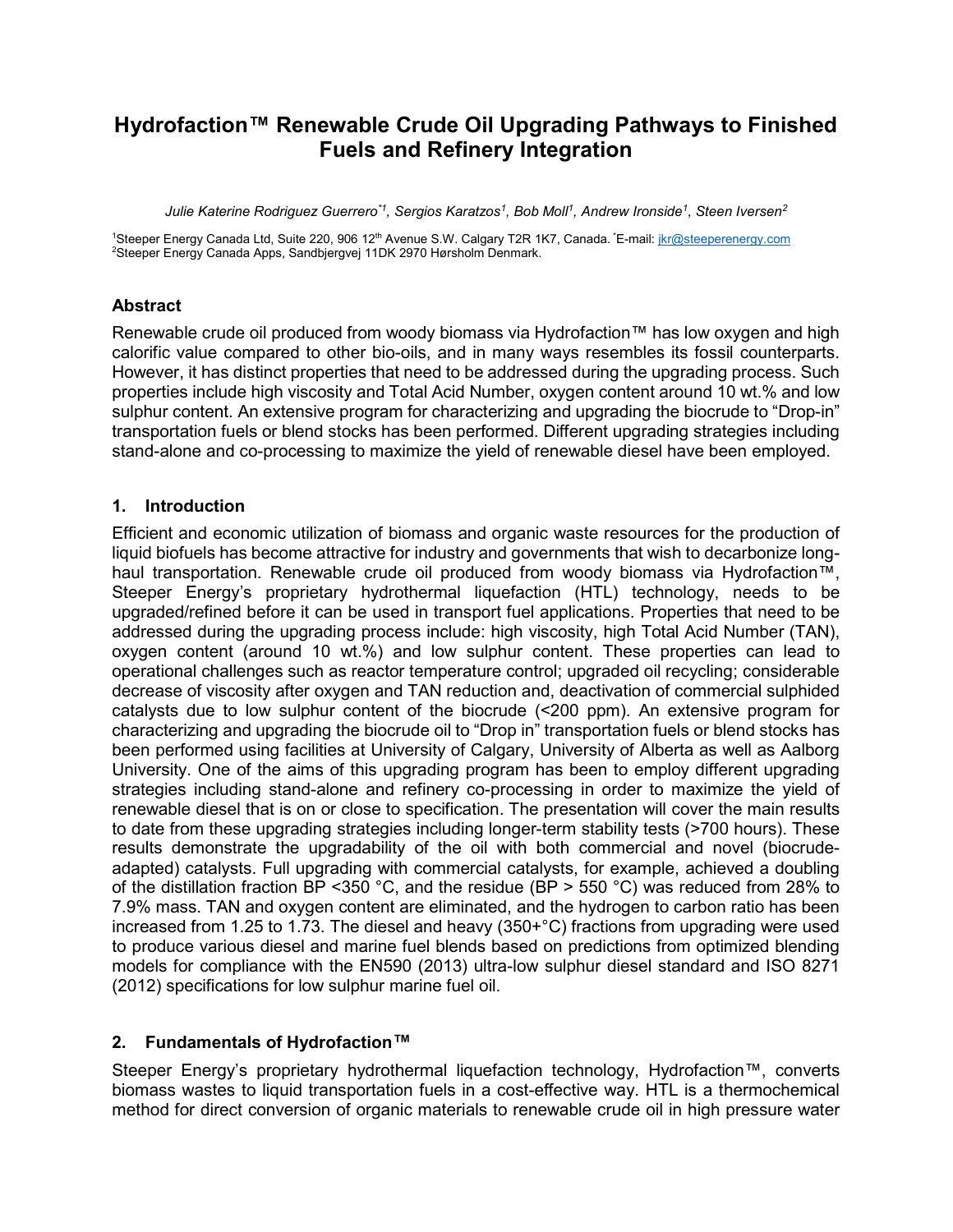near its critical point as the reaction medium for the conversion. Under these conditions, water obtains special properties that make it an ideal medium for chemical reactions such as acid and base catalyzed reactions as well as radical reactions. Furthermore, the properties are tunable by controlling operational conditions such as pressure and temperature.

Hydrothermal Liquefaction is considered a resource-efficient technology due to very high conversion and high carbon efficiency into the desired product. By contrast, biological processes such as Lignocellulosic ethanol and bio-gasification or anaerobic digestion do not convert the lignin which represents about 30-45% of the carbon and 35-55% of the energy contained in the feedstock [1],[2]. Unlike other thermochemical methods such as gasification/Fischer-Tropsch and pyrolysis, HTL requires no drying of the feedstock due to absence of phase change. Thus, no energy is consumed due to latent heat addition which allows processing of wet materials. Furthermore, HTL has a high energy efficiency as it is a direct conversion process with high carbon efficiency, few processing steps, and extensive heat recovery. In fact, HTL has been recognized by US DOE as being exceptionally cost- resource- and energy-efficient with the highest GHG mitigation, especially in heavy and long-haul transport [3]. Hydrofaction™ technology applies a few features that differ from other HTL process and allow for having a higher yield, higher crude oil quality, and improved energy efficiency:

- Operational conditions above the critical point of water at relatively high temperatures (390-420 ℃) and pressures (300-350 bar);
- Use of homogeneous catalyst in the form of potassium carbonate and capping agents;
- Recovery and recirculation of catalysts, water soluble organics and oil for improved feed characteristics, energy balance and yields as well as improved process economics;
- Alkaline conditions for desired catalytic effects and minimizing of corrosion;
- High dry matter content slurries.

Steeper Energy aims for production of renewable "Drop In" liquid transportation fuels for longhaul transport (i.e. trucks, aviation and marine ships), where electrification is not a viable option. Further, despite that Hydrofaction™ has inherent feedstock flexibility [2],[3], the initial focus for commercialization is on woody biomass (forestry- & sawmill) residues including bark & branches as it is by far the most abundant biomass resource [6]–[10] and has formed the basis for most of Steeper's efforts to date. Wood species tested include spruce, pine, birch, energy wood (road cuttings), coppiced willow and combinations thereof. Key results are described in detail in the references [11]–[17]. The Hydrofaction™ process block diagram platform (Figure 1) includes two stages: HTL process followed by hydroprocessing of the biocrude.

The mass and energy balances reported in Table 1 are based on data collected during steadystate operation of the Hydrofaction™ plant (Figure 2) at operational conditions described above and using a 50/50 wt.% wood mixture of spruce and pine, listed in [15]. The average values are given in the table below together with the elemental balances for carbon, oxygen, and hydrogen. It is worth noting that the overall mass balance is determined to be on average 100.3 wt.% indicating that no mass is accumulated within the plant. The results show that the Hydrofaction™ process has a mass yield of about 45 wt.%, a carbon recovery in the oil of more than 73 wt.% and an average energy recovery of 85%.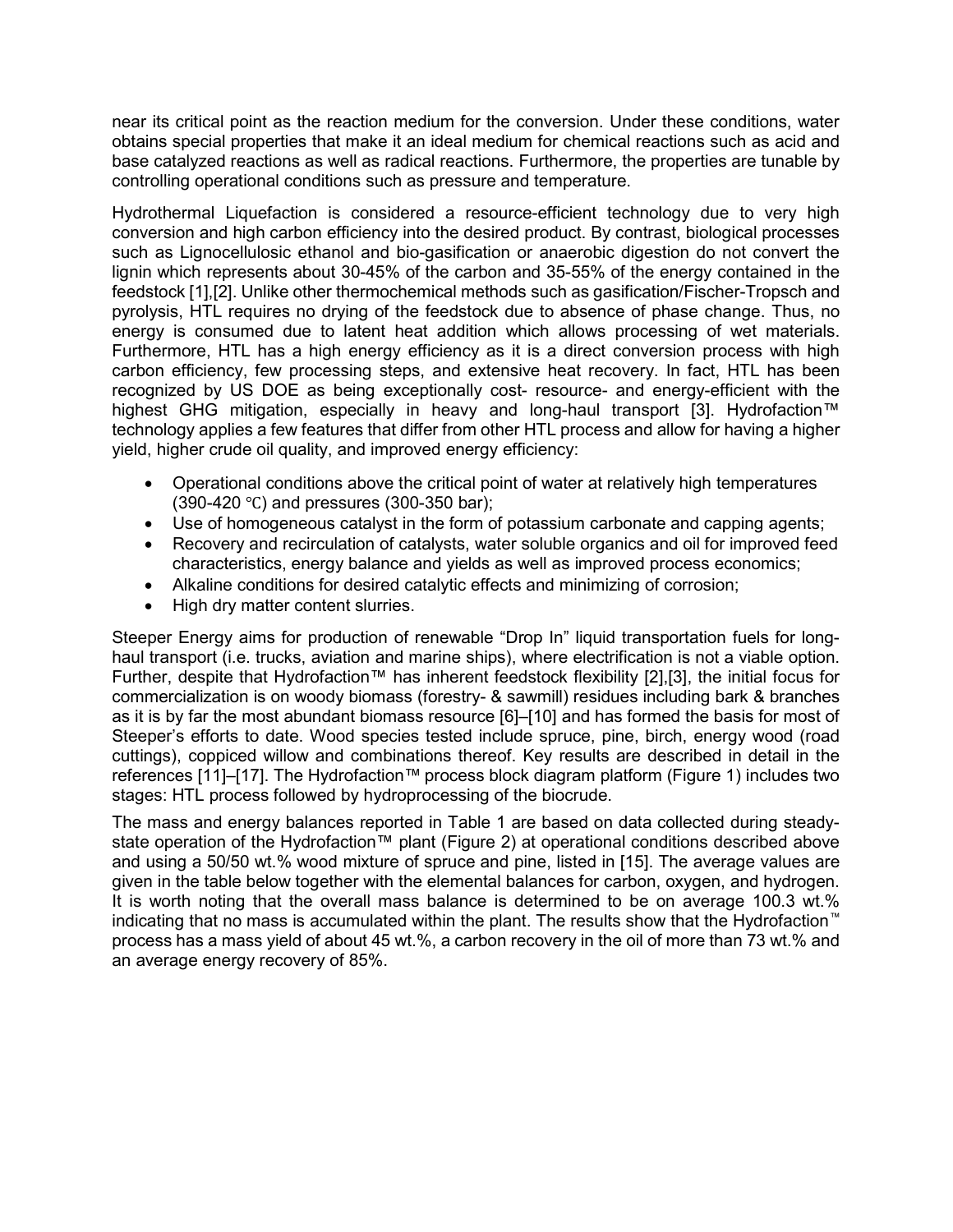Figure 1: Process block diagram of the Hydrofaction™ platform consisting of HTL stage and subsequent hydroprocessing stage. [13]



Table 1: Mass-, Energy- and elemental balances based on the average values presented in Figure 2. [15]

|                                                      | Feed<br>(Wood)          | <b>Biocrude</b> | Off Gas           | <b>Watera</b> | <b>Total out</b> |         | 90<br>80 | o | o        | n<br>ο<br>ο        |
|------------------------------------------------------|-------------------------|-----------------|-------------------|---------------|------------------|---------|----------|---|----------|--------------------|
|                                                      | Mass and Energy balance |                 |                   |               |                  |         | 70       |   |          |                    |
| Mass [wt.%]                                          | 100                     | 45.3            | 41.2              | 13.8          | 100.3            | [%]     | 60       |   |          |                    |
| Energy [%]                                           | 100                     | 85.6            | 15.8              |               | 101.4            | Percent | 50       |   |          | $\circ$<br>$\circ$ |
|                                                      |                         |                 | Elemental balance |               |                  |         | 40       |   | $\Omega$ |                    |
| $C$ [wt. $%$ ]                                       | 100                     | 73.7            | 26.2              | <sup>0</sup>  | 99.9             |         | 30       |   |          |                    |
| O [wt.%]                                             | 100                     | 10.5            | 61.1              | 28.4          | 100.0            |         | 20       |   |          |                    |
| <b>H</b> [wt.%]                                      | 100                     | 63.8            | 25.4              | 25.1          | 114.3            |         | 10       |   |          |                    |
| <sup>a</sup> Determined based on 100% oxygen balance |                         |                 |                   |               |                  |         |          |   |          |                    |



Figure 2: Key numbers on efficiency for steady state production of renewable crude oil. [15]

# 3. Upgrading pathways strategy to finish fuel oils and refinery integration

As with conventional fossil crude oils, Hydrofaction™ Renewable crude oil needs to be upgraded/refined before it can be used in transport fuel applications. As mentioned above, Hydrofaction™ Oil has distinct properties that need to be addressed during upgrading and they include high viscosity, high TAN, Oxygen content and low-sulphur content. These properties can lead to operational challenges such as:

- Reactors temperature control, due to high exotherms during biocrude's deoxygenation and stabilization.
- Upgraded oil recycling with potential clogging problems due to solubility reduction between upgraded oil and biocrude oil;
- Potential mass transfer issues due to decreased oil viscosity after oxygen and TAN reduction; and,
- Deactivation of commercial sulphided catalysts due to the low sulphur content of the biocrude (< 200 ppm); e.g. sulphur spiking is required to maintain the activity of many conventional sulphide CoMo and/or NiMo type catalysts [13] or non-sulphided catalysts must be used.

To address these issues, an extensive program for characterizing and upgrading the biocrude oil to "Drop in" transportation fuels or blend stocks has been performed using facilities at University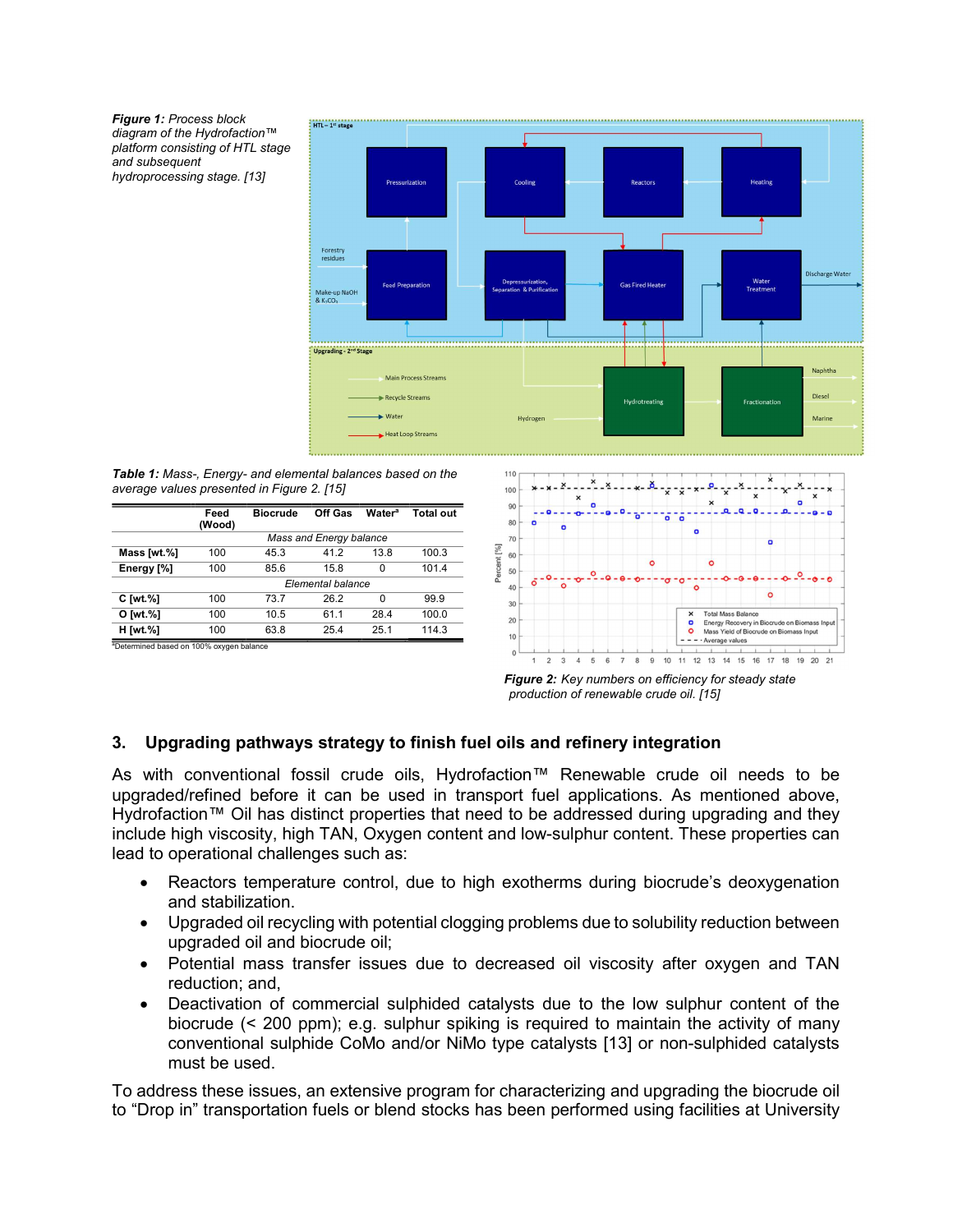of Calgary and University of Alberta in Canada as well as at Aalborg University in Denmark. This program has been important to understand the characteristics of the oil, demonstrate its upgradability and market value. One of the aims of this upgrading program has been to employ different upgrading strategies including stand-alone and refinery co-processing in order to maximize the yield of renewable diesel that is on or close to specification (Figure 3), which allows for utilization of diesel infrastructure and engines established over the last 150 years.

Different upgrading strategies, catalysts, reactor configurations, temperatures, and pressures have been tested both in screening experiments and longer-term stability tests (>700 hours). Those tests have proven that the oil is upgradable if the upgrading process is modified to accommodate the biocrude distinct properties. For example, a modified catalyst bed configuration and the ability to remove water product after deoxygenation reactions are required. Key results are shown below in Figure 4-Figure 5 and Table 2Table 3 and further described in detail in [4], [12], [13], [18]–[22].

Co-processing studies have been successfully conducted at CanmetENERGY in Devon, a federal petroleum research lab under the Department of Natural Resources Canada. Tests were conducted using blends containing up to 10% of the distillates fraction of Hydrofaction™ biocrude with petroleum-based feedstocks in a continuous bench scale hydroprocessing unit for about 1400 hours under industrial relevant conditions. The results suggested that co-hydroprocessing of the biocrude with heavy fossil distillates is a suitable point for Hydrofaction™ renewable crude oil refinery integration.



Biocrude's upgrading results shown in Figure 4 and Table 2 were achieved by a combination of hydroprocessing stages using commercial sulphided catalysts. A significant reduction of boiling point and residue is obtained after partially upgrading the biocrude, i.e. the fraction from the initial boiling point (IBP) to 350 °C is more than doubled by the upgrading process, and the residue (BP > 550 °C) is reduced from 28% to 7.9%. Also, it is worth noting that the total acid number and oxygen content is reduced to below detection level for the fully upgraded oil, and the hydrogen to carbon ratio has been increased from 1.25 to 1.73. Table 3 shows the properties of the different fractions after distillation according to ASTM D2892 [23]. Figure 5 shows pictures of the biocrude and the fractions obtained after upgrading process.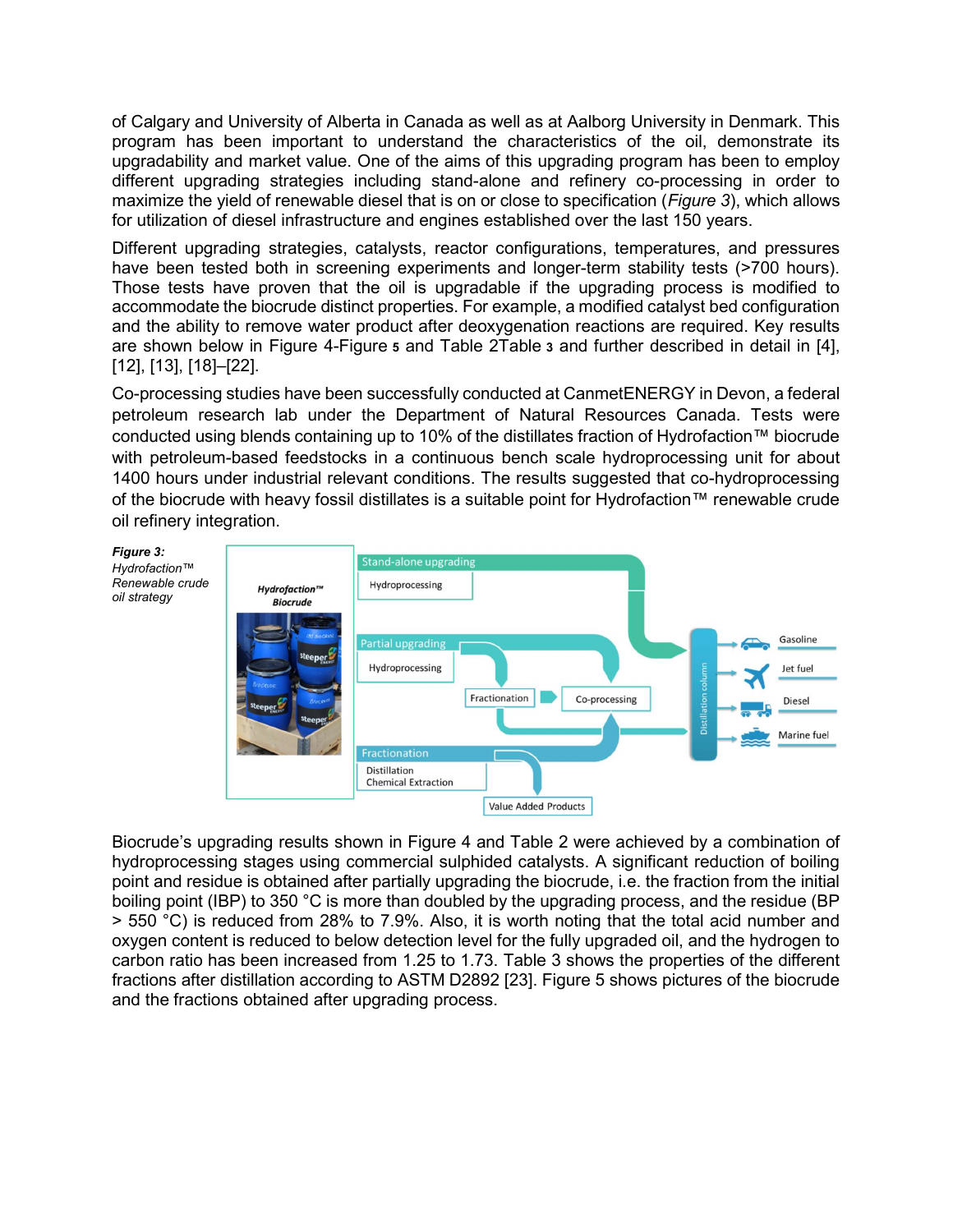Figure 4: Boiling point distribution curves determined by simulated distillation for renewable crude oil, partial upgraded and upgraded oil.



Table 2: Comparison of key properties for renewable crude oil, partially upgraded oil and upgraded oil.

| Renewable<br>crude oil | Partial<br><b>Upgraded Oil</b> | Upgraded<br>oil |  |
|------------------------|--------------------------------|-----------------|--|
| 1051                   | 926                            | 903             |  |
|                        | 21.1                           | 17.7            |  |
| 55.7                   | 1.4                            | < 0.1           |  |
| 37.6                   | 43.9                           | 44.3            |  |
| 81.4                   | 87.4                           | 87.3            |  |
| 8.5                    | 12                             | 12.7            |  |
| 10.1                   | 0.6                            | $\Omega$        |  |
| 1.25                   | 1.64                           | 1.73            |  |
| 32<br>28.0             | 64<br>16.3                     | 67<br>7.9       |  |
|                        |                                |                 |  |

Partial upgraded oil obtained at 350-370 °C, Pressure: 100 bar, Commercial sulphide 0.5  $h^{-1}$  space velocity (SV); Upgraded oil obtained at 370 °C, Pressure 110 bar, Commercial sulphide catalyst, 0.3 h<sup>-1</sup> SV.



 $F$ <sup>1</sup> SV. **Figure 5:** Pictures of crude oil and the clear fractions of the upgraded product.

As seen from Table 3 above, the Jet- and diesel fractions F2-F5 have H/C ratios in the range 1.73-2.02 and higher heating values of about 45 MJ/kg. These values are similar to those of conventional gasoline and diesel. It should also be noted that the 350+°C fraction has higher aromatic content which reflects the higher density and H/C ratio. About 7 wt.% of upgraded product ends up as potential gasoline blendstock. The gasoline fraction has been found to be compatible with fossil gasoline in any concentration, however, due to the low flash point, it has been found difficult to blend with other fossil fractions while complying to an existing standard.

Various diesel and marine fuel blends were physically produced from the Jet/diesel fuel fraction and the 350+°C fraction. The blend percentages were determined based on predictions from optimized blending models for compliance with the EN590 (2013) [24] ultra-low sulphur diesel standard and ISO 8271 (2012) [25] specifications for low sulphur marine fuel oil. A diesel blend was achieved comprising 30 vol.% renewable blendstock and complying with EN590 Ultra low sulphur diesel standard. The amount of renewable blendstock that can be added is currently limited to 30 vol.% due to high cetane number and density of the F2-F6 fractions, which is caused by the residual aromatic content. Upgrading work is ongoing to reduce aromatics and improve the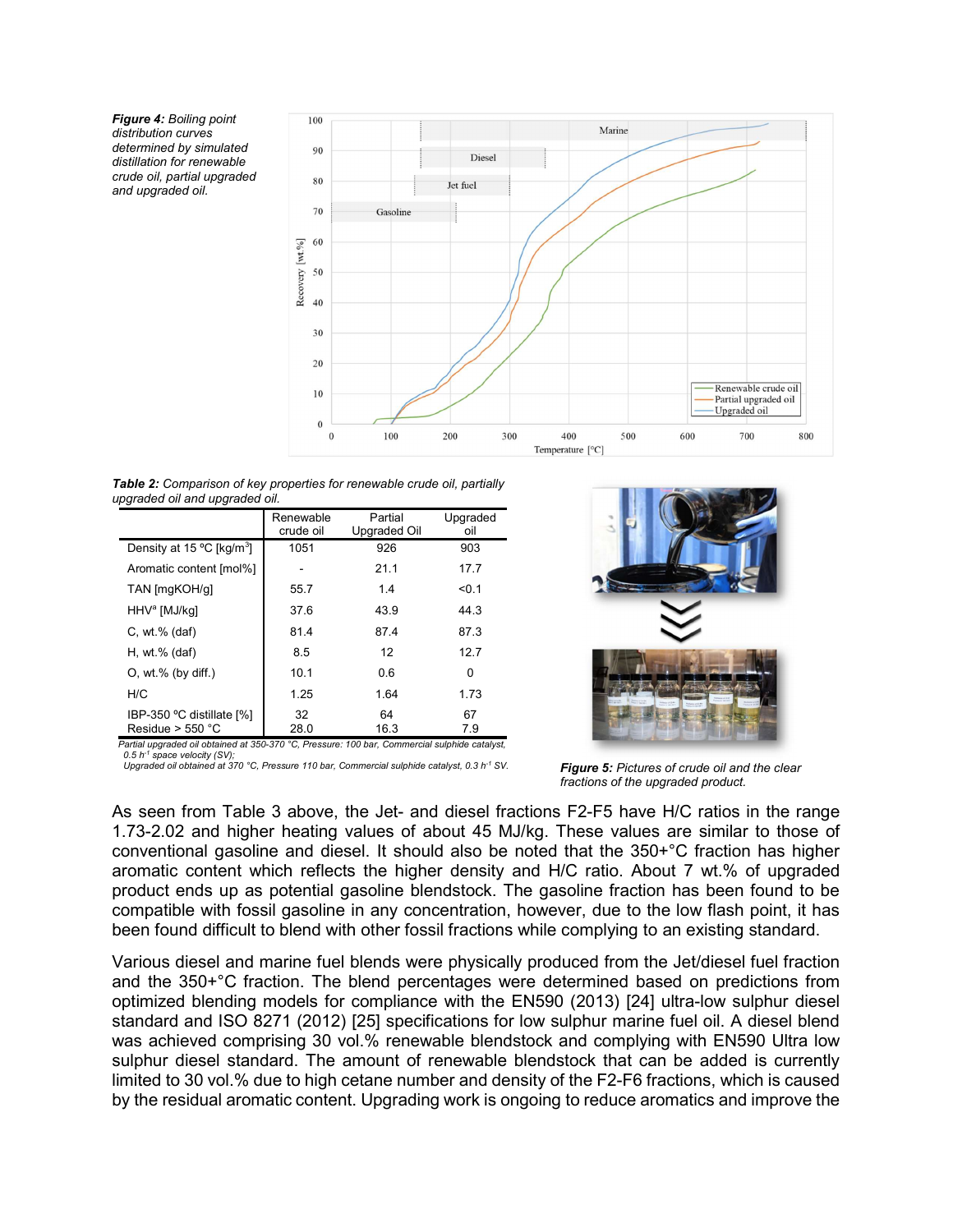overall properties of the upgraded oil in order to push these blend limits. On the marine fuel side, a series of blending tests were performed utilizing the 350+ °C fraction of partially upgraded Hydrofaction™ Oil in a low sulphur RMG180 marine fuel formulation complying with ISO 8271 (2012). Physical blends were produced, and the compatibility and stability of the blends were evaluated using spot tests and microscope studies. An RMG 180 marine fuel blend comprising 62 vol.% of the 350+ °C fraction complying with the ISO 8271 (2012) standard for low sulphur RMG180 marine fuels was achieved. The results indicate the possibility of using the blends in existing engines without engine modifications.

|                                              | Upgraded<br>Oil | F <sub>1</sub>           | F <sub>2</sub> | F <sub>3</sub> | F4      | F <sub>5</sub> | F6      | F7        |
|----------------------------------------------|-----------------|--------------------------|----------------|----------------|---------|----------------|---------|-----------|
| Temperature range [°C]                       |                 | 54-<br>150               | 150-200        | 200-250        | 250-300 | 300-325        | 325-350 | $350+$    |
| Yield [wt.%]                                 |                 | 7.1                      | 10.2           | 9.1            | 12.0    | 17.8           | 10.8    | 31.6      |
| Density at 15 °C [kg/m <sup>3</sup> ]        | 903             | 770                      | 814            | 863            | 872     | 866            | 921     | 1033      |
| HHV <sup>a</sup> [MJ/kg]                     | 44.3            | 44.8                     | 45.1           | 45.0           | 45.2    | 45.4           | 44.3    | 43.1      |
| Aromatic content <sup>b</sup><br>$[mol. \%]$ | 17.7            | 3.4                      | 8.2            | 11.8           | 12.8    | 10.6           | 19.6    | 33.0      |
| Flash point [°C]                             | 37.5            | $25$                     | 44.5           | 82             | 117     | 151            | 169     | <b>NA</b> |
| <b>CCI</b> c                                 |                 | $\overline{\phantom{a}}$ | 35             | 32             | 44      | 59             | 46      | <b>NA</b> |
| $Sd$ [ppm]                                   | 30              | 54                       | 19             | 23             | 10      | 15             | 34      | <b>NA</b> |
| $C$ [wt. $%$ ]                               | 87.3            | 85.0                     | 85.5           | 86.4           | 86.5    | 86.2           | 87.3    | 89.4      |
| H [wt.%]                                     | 12.7            | 15.0                     | 14.5           | 13.6           | 13.5    | 13.8           | 12.7    | 10.6      |
| $Oe$ [wt.%]                                  | 0.0             | 0.0                      | 0.0            | 0.0            | 0.0     | 0.0            | 0.0     | 0.0       |
| H/C                                          | 1.73            | 2.10                     | 2.02           | 1.87           | 1.86    | 1.91           | 1.73    | 1.42      |

Table 3: Properties of upgraded oil and distillation fractions [12]

a dry basis; <sup>b</sup>by C13-NMR; <sup>c</sup> estimated from density and distillation data; <sup>d</sup> deviation: up to 50 ppm; <sup>e</sup> by difference. [4]

#### 4. Life Cycle GHG emissions of Hydrofaction™

A life cycle evaluation of GHG emission reductions associated with Hydrofaction™ products has been performed in parallel with the present project. The scenario is based on a 2000 barrel-perday (BPD) Hydrofaction™ plant consuming forestry residues and producing diesel and marine drop-in renewable fuels. Sankey diagrams for the overall mass- and energy flows for the 2000 BPD Hvdrofaction™ plant assessed in the GHG emissions calculation are shown in Figure 6.

As shown in the Sankey diagrams below the gas products of Hydrofaction™ contain significant energy. Combustion of these gases (in steady state operations) provides sufficient heat for the requirements of the overall process. Nonetheless, an external LNG stream is included in the GHG analysis in order to cover start-up fuel requirements. On a net energy balance basis 71% of the energy input is recovered in the "drop-in" fuels.

The province of Alberta, Canada, is a suitable location of the Hydrofaction™ plant due to the accessibility to abundant forestry residue [6] and fuel supply and distribution infrastructure. i.e. extraction, refining, and distribution of oil and derived products. Details of the emission intensities used in the GHG analysis of the Hydrofaction™ plant are reported in [13]. The main assumptions of the analysis are as follows:

- The Hydrofaction™ plant uses forestry residues that under the baseline scenario would have been disposed in permanent wood waste stockpiles.
- The feedstock is transported from the harvesting site over 200 km on average;
- The Hydrofaction™ process gases are combusted to provide process heat
- The emission intensities of  $CH_4$  and  $N_2O$  combustion products are equal to those from combustion of liquefied natural gas (LNG).
- LNG is used to cover any additional heat requirements related to process start-up.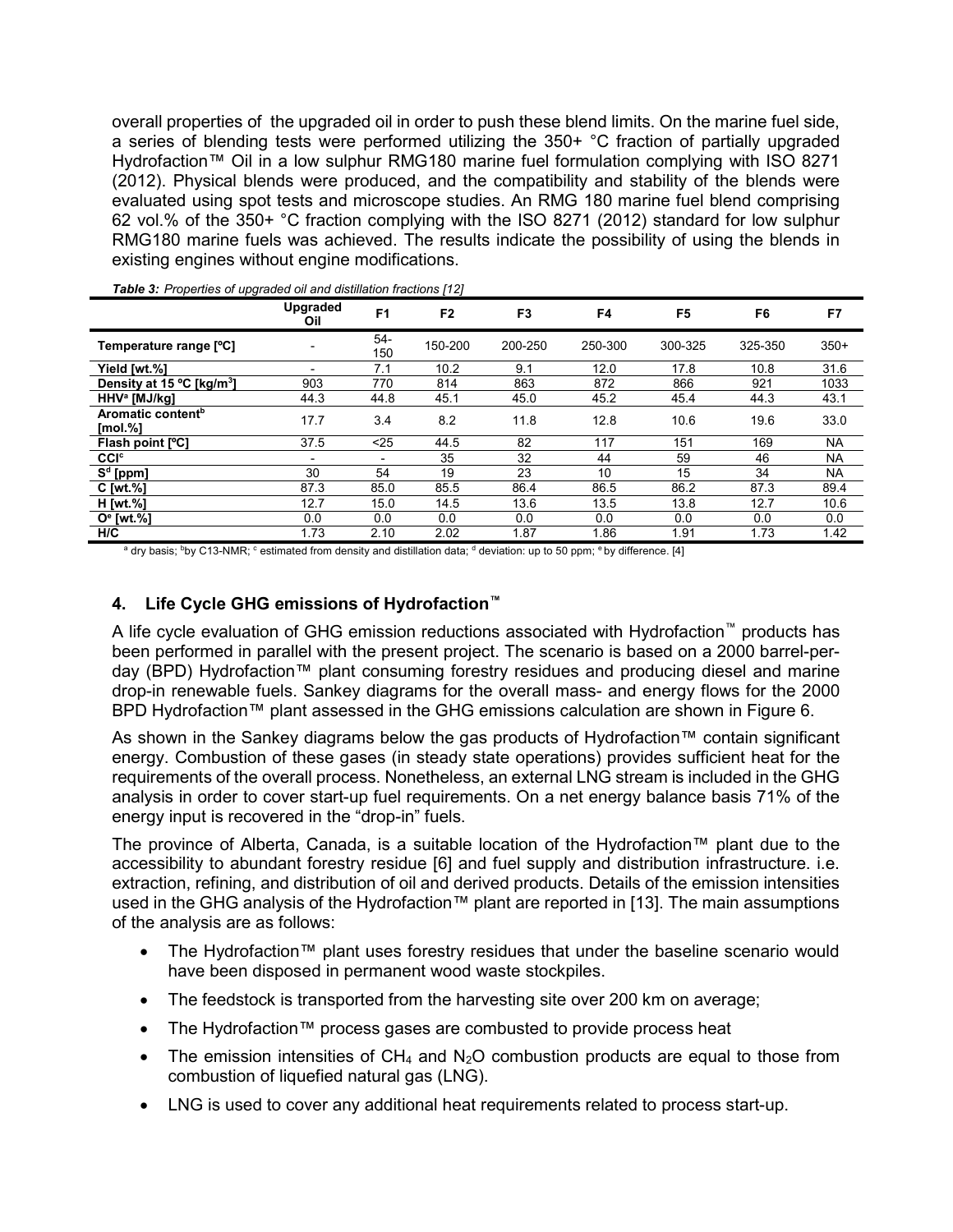- Standard grid electricity emission factor is used (Alberta average a per biofuel protocol)
- Heat, electricity and make-up HTL catalyst input requirements are based on the engineering studies for a 2000 BPD Hydrofaction™ plant.
- Upgrading catalysts are changed once every year
- The Hydrofaction™ make-up catalysts are transported over 1000 km on average by heavy truck
- Hydrogen consumption for upgrading is a conservative 4 wt.% (oil feed basis)
- The upgraded Hydrofaction™ oil is fractionated into 50 vol.% renewable drop-in diesel fuel and 50 vol.% drop-in marine fuel, which are used to displace petroleum diesel and heavy fuel oil, respectively.
- GHG emissions related to distribution and dispensing of the finished fuels is left out of the calculation as it is assumed to be the same in both baseline and project scenarios
- GHG emissions related to construction of the plant are assumed negligible over the lifetime of the plant.



Figure 6: Sankey diagrams showing the mass- and energy balances for a 2000 BPD Hydrofaction<sup>TM</sup> plant on a dry ash free basis [13].

Different scenarios of GHG emissions were tested in the Life Cycle Assessment and compare base on the resulting emissions reduction (Figure 7). The baseline scenario is based on purchase of all hydrogen required for upgrading, methane emissions from decomposition of woody waste stockpiles (calculated based on the guidelines in the carbon offset emission factor handbook [26]), use of standard grid electricity (coal-intensive in Alberta) and where the biogenic  $CO<sub>2</sub>$  from the HTL gaseous products is all emitted. As present in Figure 7, the major contributions to GHG emissions in the base case scenario are related to the purchased electricity and hydrogen, covering 44% and 35% of the total emissions respectively. Based on that, the following four additional scenarios (as presented in [13]) were tested in the LCA (more detail available in [13]):

- Case 1: Hydrogen produced in-situ during 1<sup>st</sup> stage Hydrofaction™ is used during upgrading of the renewable crude oil to lower the amount of hydrogen that need to be purchased. No additional LNG need to be purchased, because there is sufficient heating value in the remaining gaseous products after hydrogen separation. Additional electricity demand is not accounted for.
- Case 2: Renewable grid electricity is used to reduce the emissions intensity of electricity, but at the expense of a higher cost.
- **Case 3:** All the biogenic  $CO<sub>2</sub>$  from the HTL gaseous products is extracted (before combusting the gaseous products with air) and sequestered. Additional electricity demand is not accounted for.

Case 4: Include all of the above.

The effect that each of these cases have on the emissions savings of the Hydrofaction™ project base cases are plotted in Figure 6 below. The effect of using in-situ produced hydrogen in Case 1 appears minor, but this approach may have major economic benefits as the purchase and logistical complications of bringing external hydrogen can incur significant costs to the project. In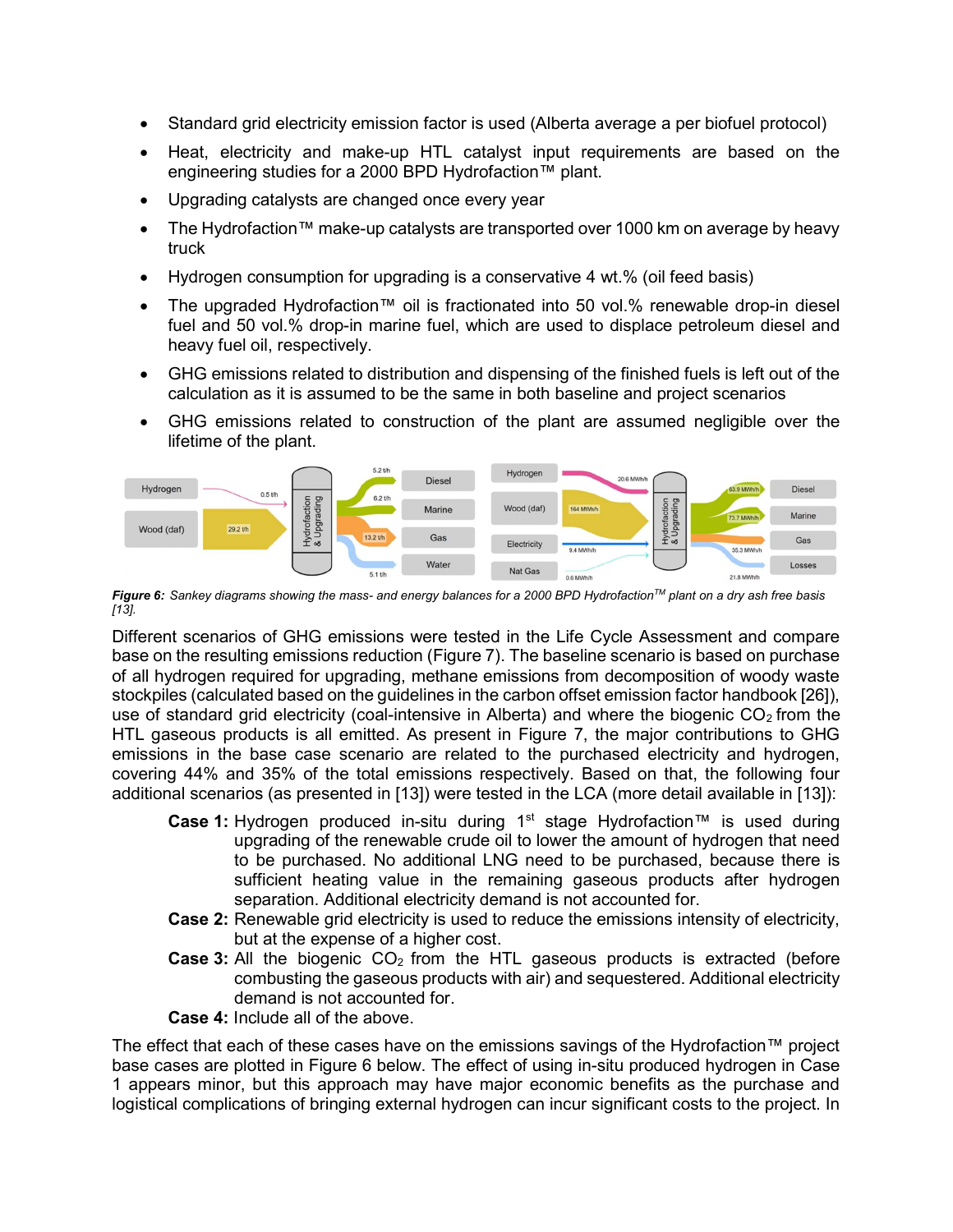Case 2 the effect of using of renewable electricity instead of standard grid electricity appears to have a major effect on the GHG emissions as power generation in Alberta is relatively carbonintensive due to high abundance of coal-fired power plants in the Province. The economic considerations of sourcing renewable electricity depend on carbon pricing and regulations. Case 3 shows that an additional 19% in GHG emission savings is achieved when implementing recovery and capture of  $CO<sub>2</sub>$  from the Hydrofaction™ process gas; (Steeper Energy has own IP in this CO<sub>2</sub> recovery add-on to Hydrofaction™ [27], [28]). Case 4 adds all the above modifications to show total GHG reductions of 108% compared to base case, indicating that Hydrofaction™ can deliver  $CO<sub>2</sub>$ -negative projects.

Figure 7: GHG emissions savings of different Hydrofaction™ project cases [13]



# **Conclusion**

Steeper Energy, by means of Hydrofaction™ technology and subsequent biocrude upgrading and refining, aims to the production of fuels for long-haul transport (i.e. heavy trucks, maritime and aviation). Significant upgrading efforts over the past two years included successfully operating four continuous pilot plants in parallel in different process configurations in campaigns of more than 700 h each without catalysts deactivation. The physicochemical properties of the Hydrofaction™ renewable crude oil were significantly improved during hydroprocessing using commercial sulphided catalysts. Additionally, successful blending of diesel fraction (up to 30% vol.%) with fossil diesel and the fraction with a boiling point higher than 350 °C (up to 62 vol.%) with Marine fuel oils (RMG 180) were obtained. These blends comply with the specification of Diesel EN590 (2013) for ultra-low sulfur diesel and ISO 8271 (2012) for Marine fuel. Mass and energy balances for a 2000 BPD Hydrofation™ plant indicate that 1 tonne of forestry residues can be converted to more than 400 L of renewable diesel and marine fuels with an energy recovery of 71% and GHG emission reduction of 77%-108%, reflecting an energy and resource-efficient technology for the production of renewable fuels for long-haul transportation.

# References

[1] A. Demirbas, "Higher heating values of lignin types from wood and non-wood lignocellulosic biomasses," Energy Sources, Part A Recover. Util. Environ. Eff., vol. 39, no. 6, pp. 592-598, 2017.